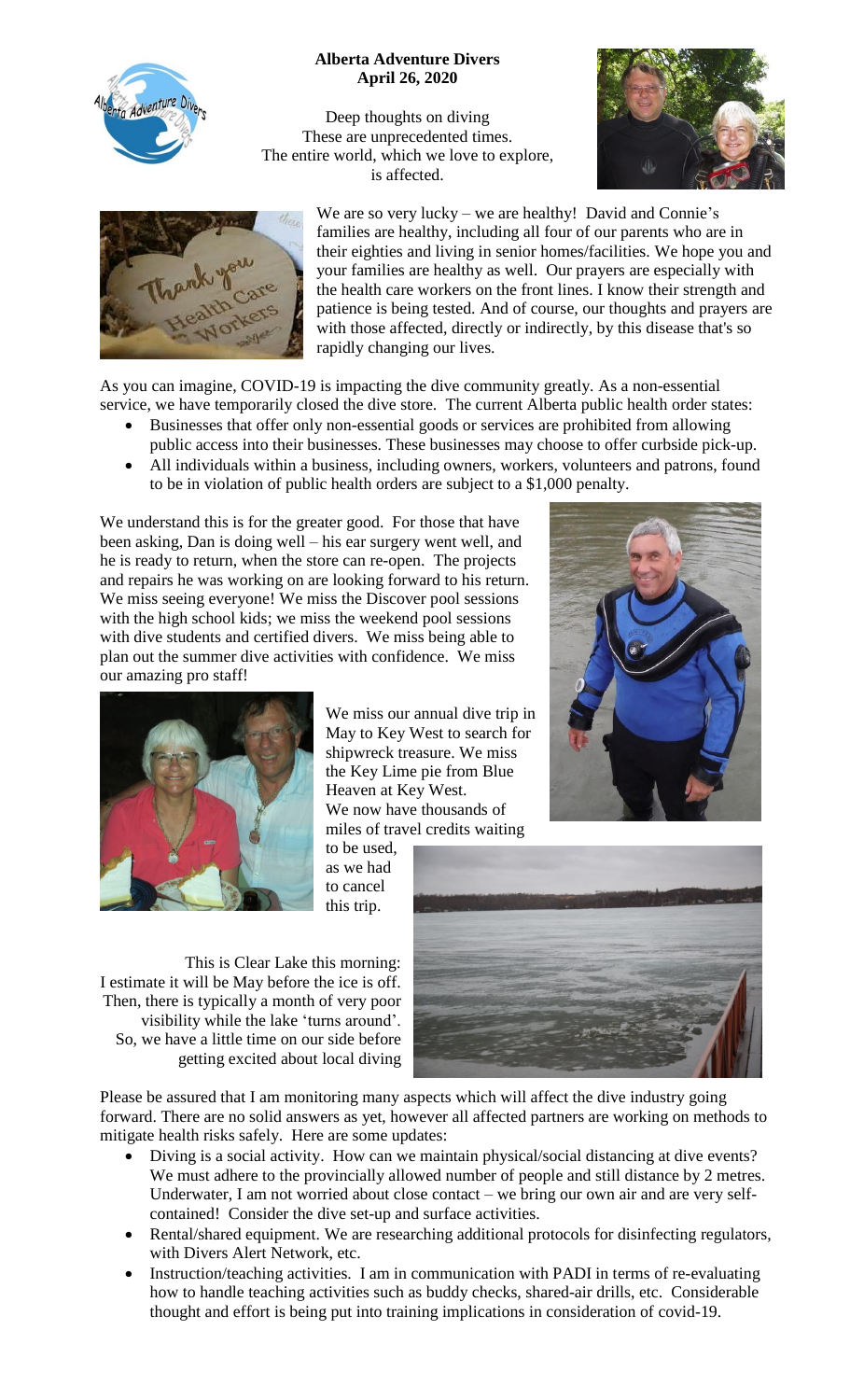Pool availability for confined water training. Municipal pools are unlikely to open this summer, due to the maximum number of people making it uneconomical. I am unaware of any suitable private pools in the area that we could make an arrangement with. The ones I am aware of have plastic liners, not suitable for scuba activities. Research in this is ongoing.



- 'Confined open water'. PADI and other training agencies do allow using open water sites for confined training, as long as criteria for 'acceptable visibility for the planned dive, a calm surface, an absence of strong current, and easy entry and exit points'. We have opened discussions with PADI on this at Clear Lake, when conditions are suitable. PADI is speaking with insurance providers, as they are exploring this for Canadian dive facilities.
- E-learning. PADI is now offering a 25% discount on all e-learning courses. I am proud of the students who have asked about this, and are committed to learning dive theory now. If you have inquired, I will follow up next week and forward the discounted codes. There is no expiry for training after you complete the dive theory, as long as you stay with the dive center you affiliated with.
- Dive buddy. I am comfortable with and used to diving with anyone looking for a dive buddy. I presume they are of good health to be diving. Now, as people may be unaware that they are a silent carrier of Covid as they are not showing any signs, we have to be more aware of shaking hands/hugging. Some people may only be comfortable diving with a known dive buddy/family member, and that is OK. Don't be shy to speak up if you only want to dive with a selected dive buddy.



• Dive travel. Our passion. We know we will travel again! I do have the spots held on the Guadalupe shark cage diving trip: Sep 9-15, 2020, six days on the Nautilus Belle Amie. With luck, we will be able to fly to San Diego for this. The worst that will happen is that the trip is postponed to 2021. The Nautilus is a reputable organization and will work with us on this. I've been taking expressions of interest for now. Let me know if you are interested.

- o I have so many travel plans for later in the year, and onward. A consideration is the locations our trips operate in, the vendors and locals, depend on tourism. None are big corporations with deep pockets.
- Equipment sales and service. I am now able to provide quotes  $-1$ 'll get back to a few patient customers next week! If you have equipment to service, we will be happy to do this as soon as we can have a quite re-opening of the dive store. There will be great celebrations when we can have a full re-opening!
- Health after having Covid-19: if you are a diver who has had Covid, please research lung health concerns. You may be fine, but it would be prudent to have a full medical prior to returning to diving.
- Will there be local diving this summer? This is the question we are struggling with. Right now the answer is a firm no, as per public health orders. These orders will be updated and changed over the next few weeks, let's see what is allowed. Stay posted.



Honestly I was only having fun wanting to teach the 'Zombie Apocalypse' dive course. Now it looks like the Apocalypse is here!!!!!! The COVID-19 pandemic has had a major impact on recreational and professional diving activities, with an almost complete cessation of this activity around the world for many weeks/months.

These measures were a logical consequence to limit unnecessary commuting but also due